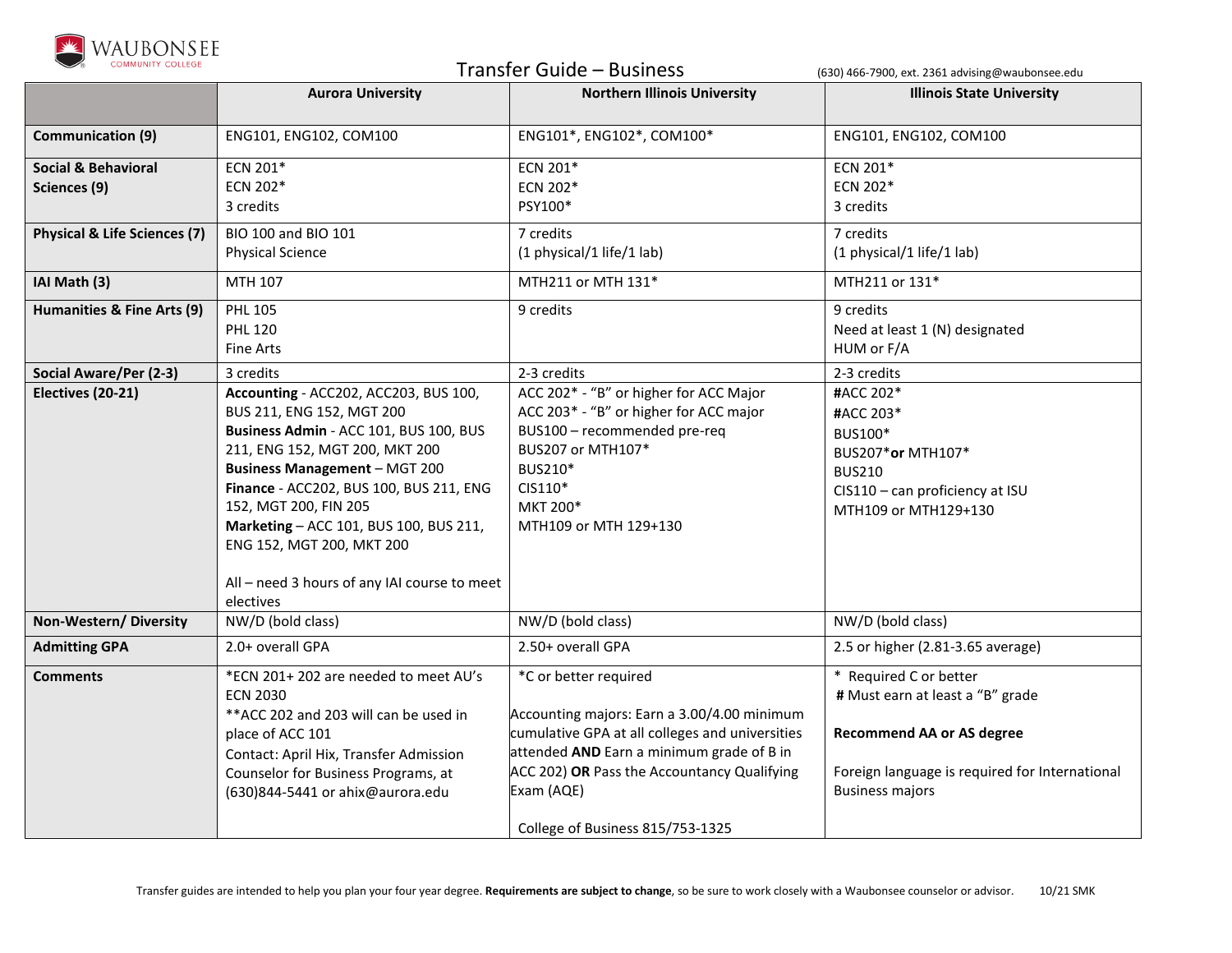

|                                             | University of Illinois at Chicago                                                                                                               | U of Illinois at Urbana-Champaign                                                                                                     |
|---------------------------------------------|-------------------------------------------------------------------------------------------------------------------------------------------------|---------------------------------------------------------------------------------------------------------------------------------------|
|                                             |                                                                                                                                                 | No Degree - HIGHLY competitive                                                                                                        |
| <b>Communication (9)</b>                    | ENG101*, ENG102*, COM 100                                                                                                                       | ENG101, ENG102* COM100*                                                                                                               |
| <b>Social &amp; Behavioral Sciences (9)</b> | <b>ECN 201</b>                                                                                                                                  | ECN 201*                                                                                                                              |
|                                             | ECN 202 - meets Understanding US & Society req.                                                                                                 | ECN 202*                                                                                                                              |
|                                             | 3 credits (See comments)                                                                                                                        | PSY100*                                                                                                                               |
| <b>Physical &amp; Life Sciences (7)</b>     | 4 credits                                                                                                                                       | 7 credits                                                                                                                             |
|                                             | Physical or life science with lab (does not accept AST100 or ESC130)                                                                            | (1 physical/1 life/1 lab)                                                                                                             |
| IAI Math (3)                                | MTH210 AND 211* OR MTH131*                                                                                                                      | MTH211 or MTH131                                                                                                                      |
| Humanities & Fine Arts (9)                  | 9 credits (See Comments)                                                                                                                        | - 1 course from ART103, ENG 220, HUM 102, MUS101, PHL 120, PHL 240                                                                    |
|                                             |                                                                                                                                                 | - 1 course from ENG 211, 212, 215, 221, 222, 225, HIS111, 112, 125, HUM<br>201, PHL120                                                |
|                                             |                                                                                                                                                 | - 1 course from Hum/FA list UIUC has specific Cultural Studies courses                                                                |
|                                             |                                                                                                                                                 | required; one must be a UIUC 200 or higher level course.                                                                              |
| Social Aware/Per (2-3)                      | 2-3 credits ** Foreign Language requirement                                                                                                     | 2-3 credits **Foreign Language requirement                                                                                            |
| Electives (20-21)                           | MTH109 or MTH129+130<br><b>ACC 202</b>                                                                                                          | ACC 202*                                                                                                                              |
|                                             | <b>ACC 203</b><br>MGT200 (BUS100 recommended pre-req)                                                                                           | ACC 203*                                                                                                                              |
|                                             | <b>BUS207</b><br>MKT200 (BUS100 recommended pre-req)                                                                                            | CIS 115 or 142 or 150                                                                                                                 |
|                                             |                                                                                                                                                 | MTH109 or MTH129+130                                                                                                                  |
| Non-Western/Diversity                       | NW/D (bold class)                                                                                                                               | NW/D (bold class)                                                                                                                     |
| <b>Admitting GPA</b>                        | 2.75 (Average 2.9 - 3.7)                                                                                                                        | 3.0 (Average 3.8)                                                                                                                     |
| <b>Comments</b>                             | ** Check UIC Transfer Guide                                                                                                                     | UIUC does not accept CLEP scores                                                                                                      |
|                                             | 1 class - Exploring World Cultures                                                                                                              | Recommend minimum 30 hours for transfer into pre-Bus major; for                                                                       |
|                                             | 1 class - Understanding the Creative Arts<br>1 class - Understanding the Individual & Society                                                   | admission into BUS major, 60 credits with required * courses must                                                                     |
|                                             | 1 class - Understanding the Past                                                                                                                | be completed by Spring semester prior to transfer.                                                                                    |
|                                             | 1 class - Understanding U.S. Society                                                                                                            | Leadership activities outside of class are critical for admission.                                                                    |
|                                             |                                                                                                                                                 | College of Business 217-333-2740                                                                                                      |
|                                             | Language Requirement: 4 semesters/4 <sup>th</sup> level                                                                                         | <b>Admission Language Requirement:*</b>                                                                                               |
|                                             | Completion of Finite Math and Business Calc or Calculus I prior to applying is                                                                  | All transfer students must have completed either 3 years of one<br>language other than English in H.S. or through the second level of |
|                                             | recommended and may be used as determining factor for consideration of                                                                          | college language (2 semesters) prior to desired time of entry.                                                                        |
|                                             | admission                                                                                                                                       | Graduation language requirement is satisfied by completion of                                                                         |
|                                             | Accounting: Students are encouraged to take Financial and Managerial                                                                            | fourth year of language in H.S. or through the fourth level (4                                                                        |
|                                             | accounting courses at UIUC, NOT Waubonsee. If they've taken them at<br>Waubonsee, they will have to take the Accounting Placement Exam (APE) or | semesters) in college. Students can mix and match H.S. and college                                                                    |
|                                             | retake these courses at UIC                                                                                                                     | language credit.                                                                                                                      |
|                                             | https://business.uic.edu/undergraduate-programs/undergraduate-degrees/                                                                          |                                                                                                                                       |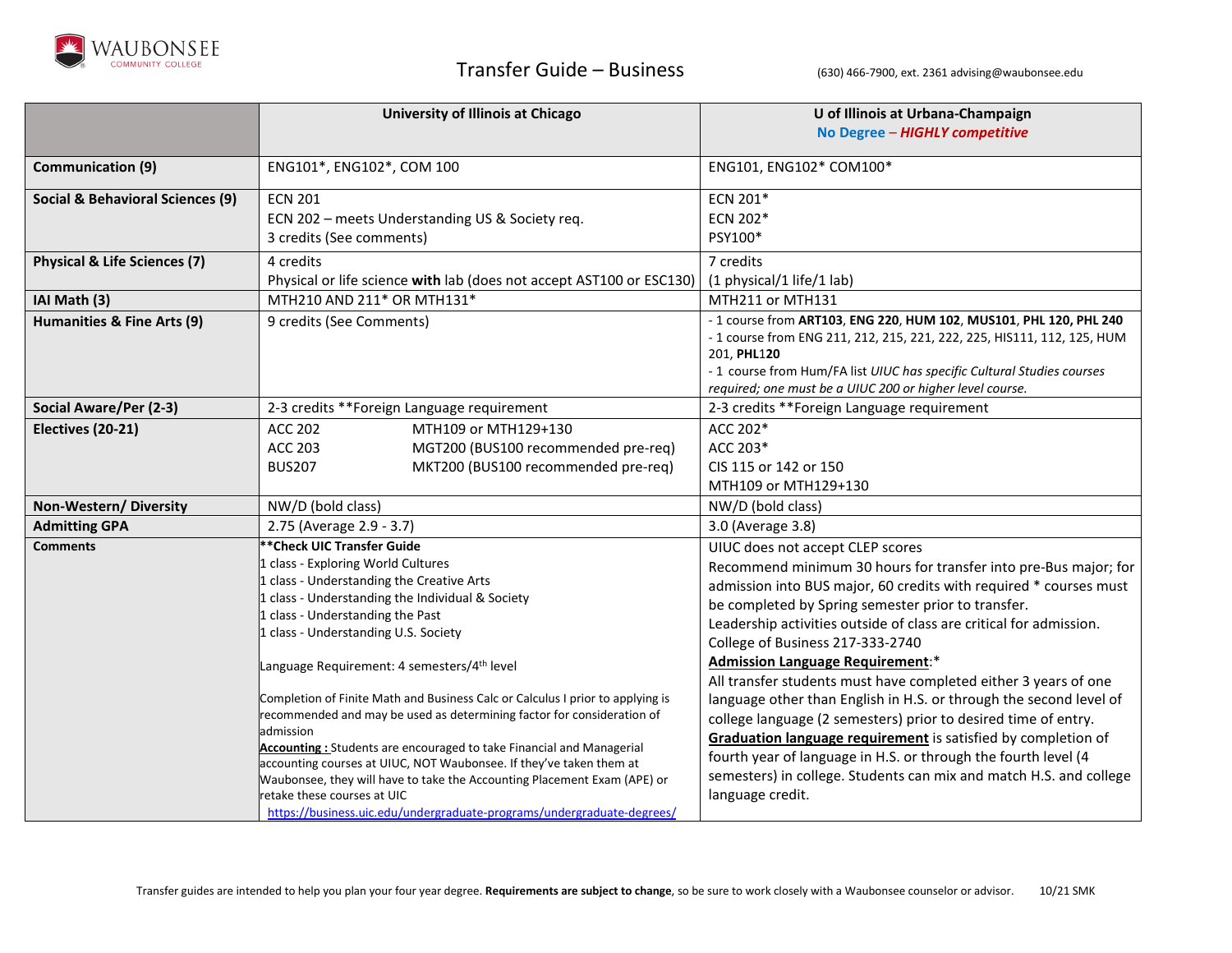

| <b>COMMUNITY COLLEGE</b>            |                                      | Transfer Guide - Business             | (630) 466-7900, ext. 2361 advising@waubonsee.edu                      |
|-------------------------------------|--------------------------------------|---------------------------------------|-----------------------------------------------------------------------|
|                                     | <b>Eastern Illinois University</b>   | <b>Columbia College- Elgin</b>        | <b>North Central College</b>                                          |
|                                     |                                      |                                       |                                                                       |
| Communication (9)                   | ENG101, ENG102, COM100               | ENG 101, ENG 102, COM 100             | ENG 101, ENG 102, COM 100                                             |
| <b>Social &amp; Behavioral</b>      | <b>ECN 201</b>                       | <b>ECN 201</b>                        | <b>ECN 201</b>                                                        |
| Sciences (9)                        | <b>ECN 202</b>                       | <b>ECN 202</b>                        | <b>ECN 202</b>                                                        |
|                                     | 3 credits                            | 3 credits                             | 3 credits                                                             |
| <b>Physical &amp; Life Sciences</b> | 7 credits                            | 7 credits                             | 7 credits                                                             |
| (7)                                 | (1 physical/1 life/1 lab)            |                                       | (1 physical/1 life/1 lab)                                             |
| IAI Math (3)                        | MTH210*                              | MTH 107                               | MTH 210 or 211                                                        |
| <b>Humanities &amp; Fine Arts</b>   | PHL101 or 110                        | <b>PHL 105</b>                        | PHL120 or RLG120                                                      |
| (9)                                 | 6 credits                            | 6 credits                             | 3 credits fine arts                                                   |
|                                     |                                      |                                       | 3 credits HUM or FA                                                   |
| Social Aware/Per (2-3)              | 2-3 credits **Foreign Language       | 2-3 credits *Foreign Language         | 2-3 credits *Foreign Language Requirement for BAss                    |
|                                     | requirement                          | Requirement                           |                                                                       |
| Electives (20-21)                   | ACC 202*                             | <b>ACC 202</b>                        | <b>ACC 202</b>                                                        |
|                                     | ACC 203*                             | <b>ACC 203</b>                        | <b>ACC 203</b>                                                        |
|                                     | BUS 100 - recommended prereq         | BUS 210 or BUS 211                    | BUS 100 (recommended pre-req for BUS 211, MGT                         |
|                                     | BUS 207*                             | <b>ENG 152</b>                        | 200 & MKT 200)                                                        |
|                                     | BUS 210*                             | <b>FIN 200</b>                        | BUS 207 or MTH 107                                                    |
|                                     | CIS 110*                             | MTH 109 or MTH 210                    | BUS 210 OR 211 (they will only accept one)                            |
|                                     | MTH109                               | <b>MGT 200</b>                        | MTH 109 (WCC pre-req for MTH 210/211                                  |
|                                     |                                      | <b>MKT 200</b>                        |                                                                       |
|                                     |                                      |                                       | Additional elective recommendations are major-specific -more info     |
|                                     |                                      |                                       | ere.                                                                  |
| Non-Western/Diversity               | NW/D (bold class)                    | NW/D (bold class)                     | NW/D (bold class)                                                     |
| <b>Admitting GPA</b>                | 2.5 GPA (2.75 for accounting)        | 2.0 or higher                         |                                                                       |
| <b>Comments</b>                     | *Business Courses must be completed  | Located at Elgin Community College    | -Utilize NCC transfer guide to verify gen ed chocies.                 |
|                                     | with "C" or better and 60+ credits   |                                       | -For Lang Req: 3 years of high school with a "B" average or better OR |
|                                     | completed                            | Offers online programs                | 6 credits of college-level (FRE, GER, or SPN only)                    |
|                                     |                                      |                                       | CIS 110 does NOT transfer                                             |
|                                     | **Language Requirement: All students | Contact Karen Beckstrom, Director,    |                                                                       |
|                                     | must meet 2 yrs. HS same foreign     | Columbia College of Missouri - Elgin. |                                                                       |
|                                     | language OR 2 college semesters for  | 847-214-7197, Elgin@CCIS.edu          |                                                                       |
|                                     | graduation requirement               |                                       |                                                                       |